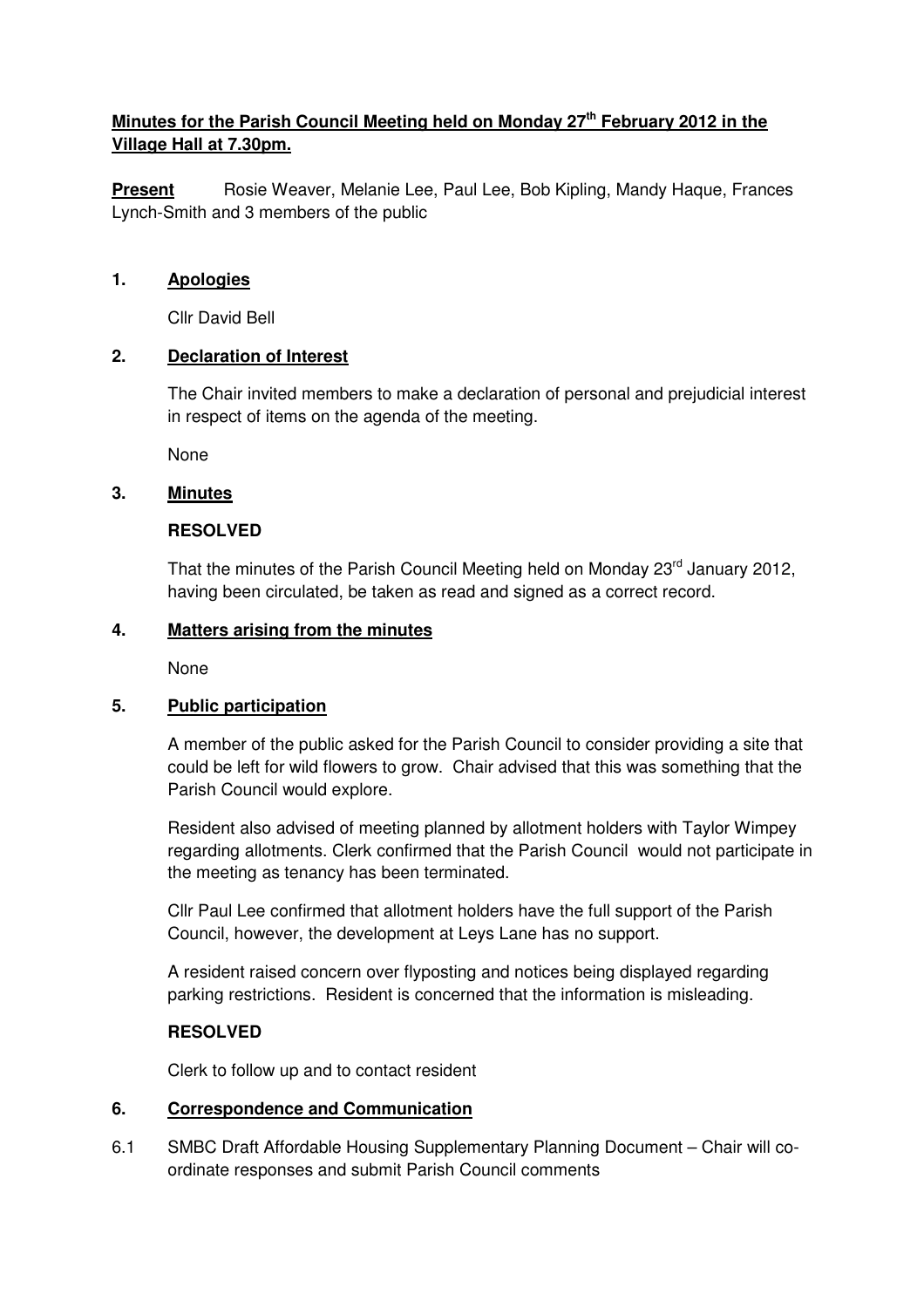- 6.2 SMBC Local Development Framework Consultation Chair will submit comments on behalf of Parish Council
- 6.3 E-mail request from resident for allotment Clerk to obtain advice from WALC
- 6.4 Various e-mails with DTZ regarding Sports Park
- 6.5 Maxstoke Lane Lettings Plan
- 6.6 E-mail from SMBC for details of any projects for 2012
- 6.7 Letter from SCH regarding removal of Oak Tree
- 6.8 E-mail confirming police surgery  $-8<sup>th</sup>$  March 2012 at Pavilion 4pm to 5pm
- 6.9 E-mail query regarding Council Tax from resident

# **7. Receive Reports**

7.1 Committee Member for Village Hall Management Committee - no meeting

7.2 Parish Council nominated Community Governor for Meriden C of E School - Chair attended meeting and advised of collocation of library to Meriden School. Chair provided an update of conversations with Head of Library Services. Agreed to invite Head of Library Services to Parish Council meeting

- 7.3 Committee Member for War Memorial no update
- 7.4 Pool no update
- 7.5 Allotment Representative Clerk confirmed request by resident for an allotment.
- 7.6 Footpaths/Forum no report
- 7.7 Mining and Minerals Group no report
- 7.8 Local Strategic Partnership no report
- 7.9 Solihull Area Committee no meeting
- 7.10 Tree Wardens To prepare a record of TPO trees
- 7.11 Parish Plan no report
- 7.12 Community Surgery no update
- 7.13 Community Speed Watch no update
- 7.14 Sponsorships Football Academy progressing well

### **8. Village Matters**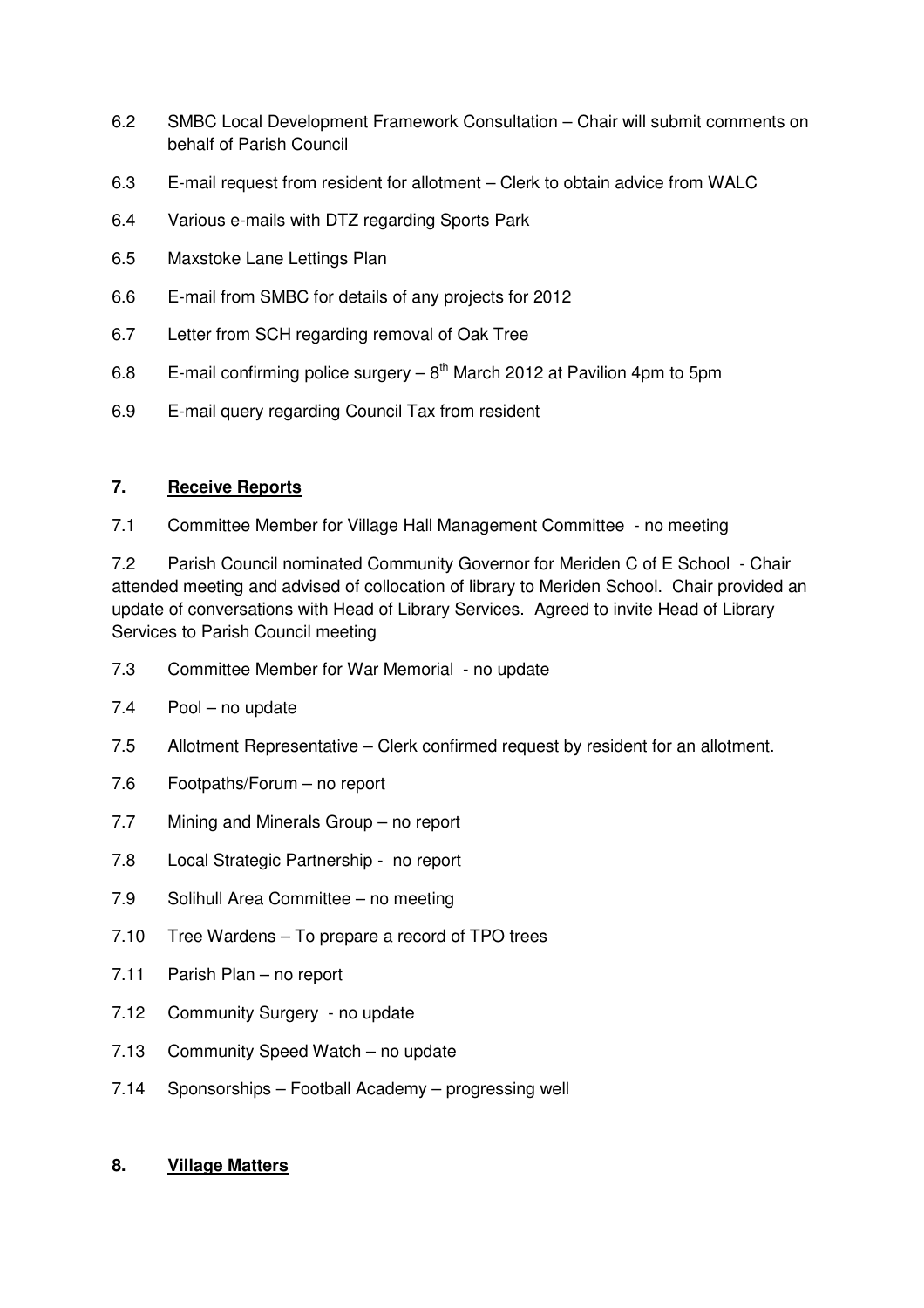### 8.1 **Meriden Sports Park – update**

8.1.1 – Snagging – Cllr Melanie Lee confirmed that a meeting with DTZ has been arranged at the pavilion to deal with many issues.

 8.1.2 Maintenance Contracts to include water testing – Chair confirmed that she has been through maintenance manuals and noted maintenance responsibilities to be undertaken routinely

# **RESOLVED**

That Chair will follow up maintenance contracts

 8.1.3 Update regarding cost detail submitted to SMBC – Clerk confirmed details of costs submitted to SMBC. Clerk has provided details for the last 2 years. We have received a payment from SMBC. It was confirmed that costs prior than the 2years have been reimbursed by SMBC

 8.2.4 To consider annual maintenance contract with Mole catcher – It was agreed to defer this to the next meeting

 8.2.5 Half term sports camp – Chair confirmed that this was once again successful and monies banked by Chair

 8.2.6 Dog Control Order – Clerk explained the position. To consider cost and time involved

8.2 **Public Rights of Way – Update of Meeting with SMBC -** Clerk provided an update of the meeting. Agreed to remove the item from the Agenda due to concerns raised by residents at the Firs.

8.3 **Freedom of Information Request –** To consider request made – Clerk provided details of request and reply submitted. No further communication received

8.4 **Consultations** - **Local Development Framework – Publication of Draft Local Plan & Draft Affordable Housing Supplementary Planning Document – Dealt with above** at item 6.1 &6.2

# **RESOLVED**

Chair to submit responses on behalf of Parish Council

8.5 **WALC – Annual Briefing seminar – Sat 3rd March 2012 –**confirmation of booking. Cllr Kipling gave his apologies

8.6 **Removal of Mature Oak Tree** – Clerk read out letter from SCH. It was felt that the tree should not be removed

# **RESOLVED**

Clerk to submit a response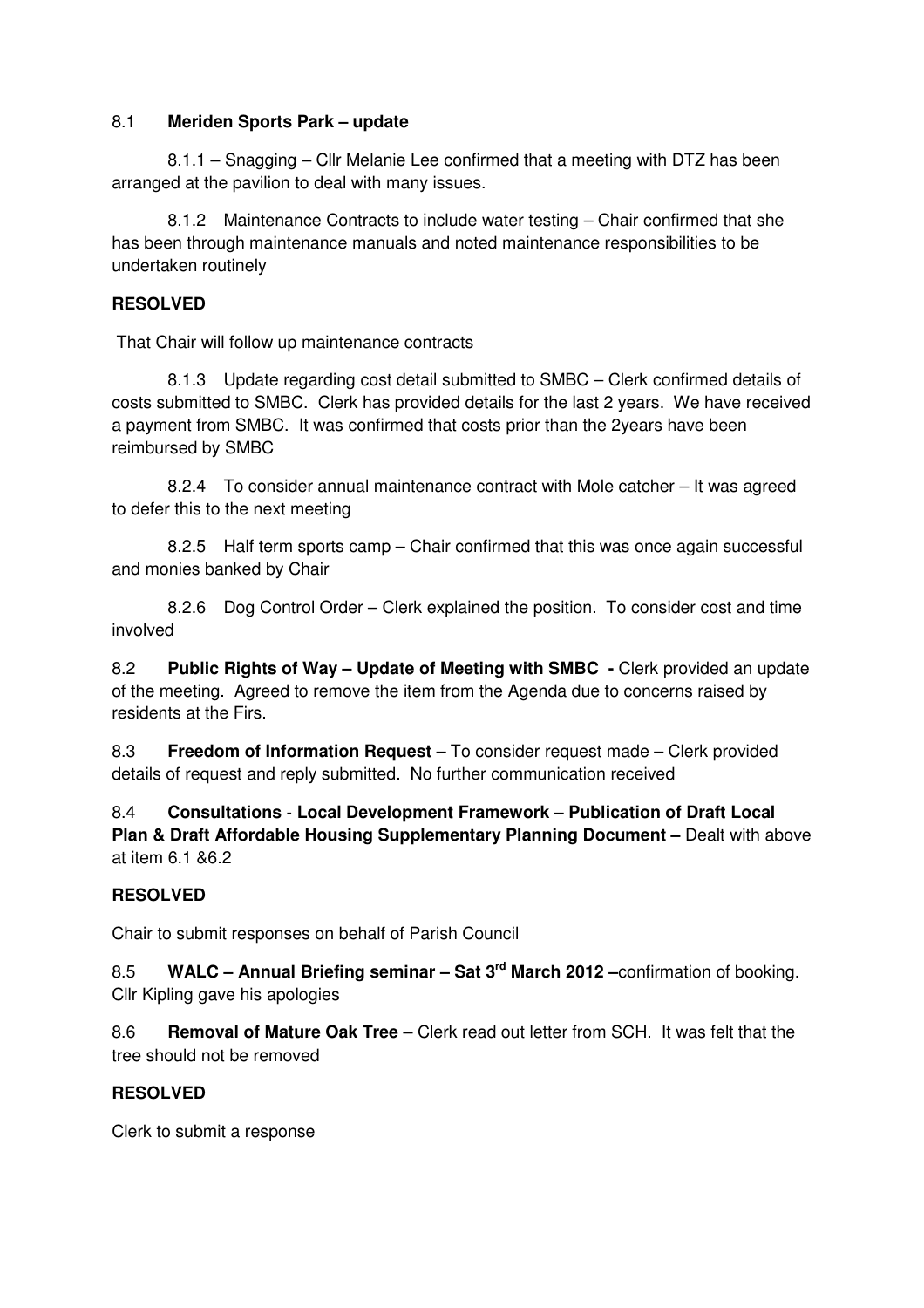8.7 **Allotments –** Request for allotments by two residents. Also to consider letter received by allotment holders from Taylor Wimpey – dealt with during public participation and at item 6.3

8.8 **Leys Lane –** Update – Appeal and Public Inquiry – To consider and agree any further action to be taken

# **RESOLVED**

To instruct Neil Pearce to represent the Parish Council

8.9 **HS2** - Update of e-mails – Chair confirmed details in the Meriden Mag and role of consultative committee. Exhibition to take place on 17<sup>th</sup> March 2012

8.10 **A45 – Condition of Road** – Clerk provided an update of e-mails with Tarmac

8.11 **Millisons Wood Nature Trail Community Day** – Saturday 25<sup>th</sup> February 2012 – This was attended by volunteers including Parish Councillors. Interpretation boards now in place.

8.12 **Pedestrian Crossing on Fillongley Road** – Clerk provided update of meeting with Highways Officer. Report to follow

8.13 **Olympic/Jubilee celebrations –** Plans are being developed for celebrations at the Sports Park to include a cricket match and sports activities

8.14 **Parking restrictions – Fairfield Rise/The Croft –** dealt with in public participation

# **9. Planning Matters**

9.1 **2011/1990 - Walsh Hall, Walsh Lane, Meriden CV7 7JY -** Restoration of Garage block and change of use of existing store above to form a one bedroom dwelling

**Comments: As long as the conditions detailed in the original planning permission are met, the Parish Council has no further comments**

9.2 **2012/59 - Walsh Hall, Walsh Lane, Meriden CV7 7JY** - Listed Building application for the restoration of the triple garage block and change of use and conversion of existing store above to form a one bedroom dwelling

**Comments:**- **As long as the conditions detailed in the original planning permission are met, the Parish Council has no further comments**

9.3 **2012/61 - Meriden House, Church Lane, Meriden CV7 7HX** - Erect a single storey garden room extension between the Main Grade ll listed house and the coach house

**Comments:- The Parish Council queries the percentage increase of the original footprint. Is this more than 40%?** 

9.4 **2012/62 - Meriden House, Church Lane, Meriden CV7 7HX -** Listed Building consent to erect a single storey garden room extension between the Main Grade ll listed house and the coach house

**Comments:- The Parish Council queries the percentage increase of the original footprint. Is this more than 40%?**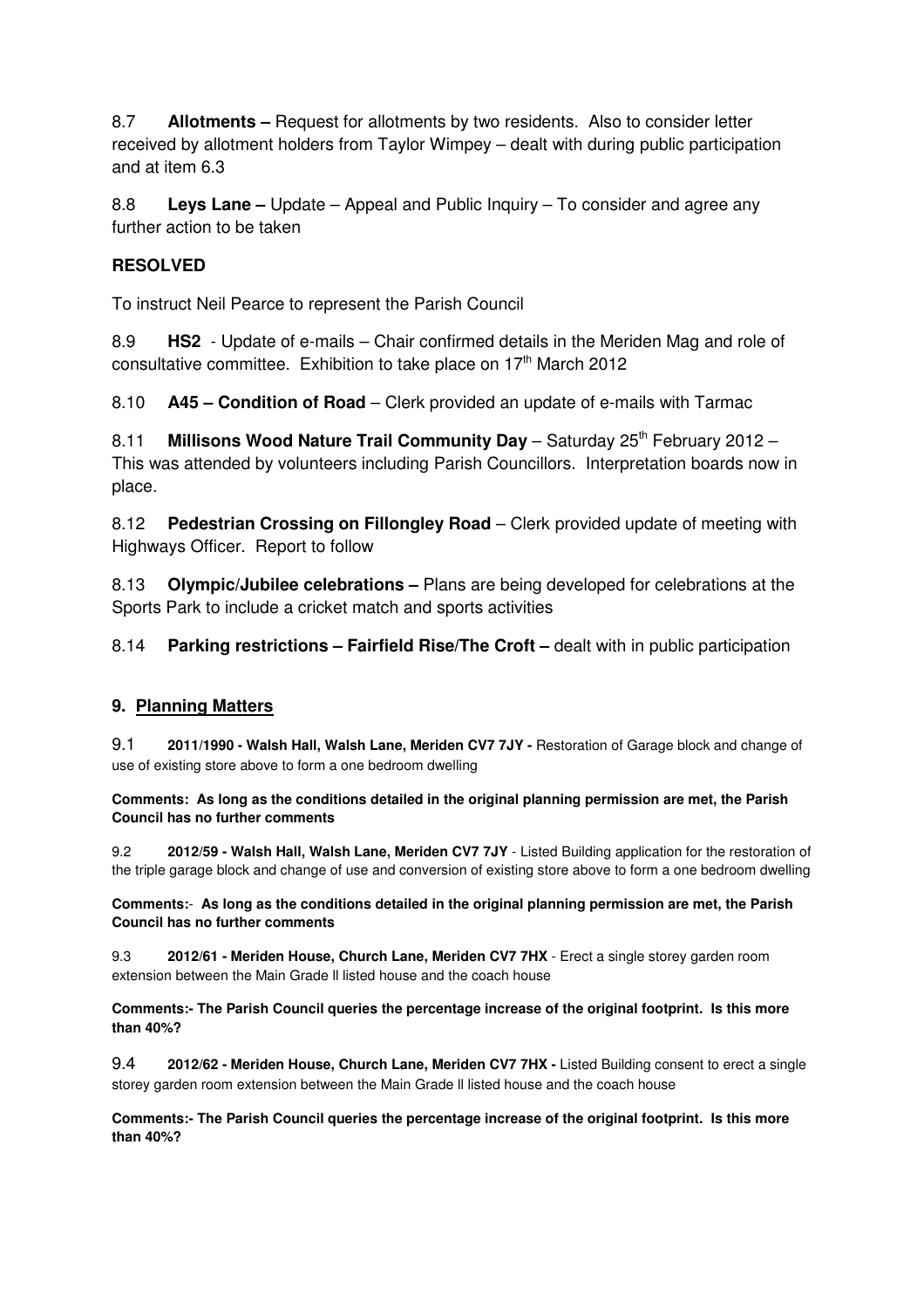9.5 **2012/64 - Meriden Quarry, Cornets End Lane, Meriden CV7 7LG** - Extend time limit on approved planning application 2006/2064 (sand & gravel extraction, inert waste disposal, restoration to agriculture& nature conservation)

**Comments:- Object. There is concern over the duration of the extension and its effect on Meriden i.e the number of lorries ad the state and condition of the roads. The Parish Council requests that the wheel wash is reinstated due to the condition and state of the roads** 

9.6 **2012/132 - 4 Bonneville Close, Millisons Wood, CV5** 9QH - Garage conversion and new roof

**Comments:- neighbour notification**

9.7 **2011/1126 - Strawberry Bank Hotel and Restaurant, 72 Main Road Meriden CV7 7NF** - Listed Building Consent for planning application for the restoration of house to original form including the demolition of recent additions and the reinstatement of residential use, conversion of stable wing to single dwelling

**Comments:- Object as there is concern over loss of employment in the Parish, concern that this is a loss of an amenity and also concern as to the future development of the site. The plans do not show the extent of the demolition and the whole use of the site** 

9.8 **2011/1933 - Barley Grove Kennels, Hollyberry End House, Harvest Hill Lane, Meriden CV7 7HW** - Conversion and extension of previous kennel building to form dwelling

**Comments:- Object as this is inappropriate development of the Green Belt. Concern over lighting pollution and nuisance.**

9.9 **2011/1965 - Strawberry Bank Hotel and Restaurant, 72 Main Road Meriden CV7 7NF** - Planning application for the restoration of house to original form including the demolition of recent additions and the reinstatement of residential use, conversion of stable wing to single dwelling

**Comments:- Object as there is concern over loss of employment in the Parish, concern that this is a loss of an amenity and also concern as to the future development of the site. The plans do not show the extent of the demolition and the whole use of the site** 

#### **10. Accounts**

#### **Accounts for Payment**

| 1) | S.Kauser (reimburse -stamps/stationery)         |                        | £58.92  |
|----|-------------------------------------------------|------------------------|---------|
| 2) | S. Kauser – salary – based on 25 hours per week |                        | £746.26 |
| 3) | <b>West Midlands Pension Fund</b>               |                        | £124.44 |
| 4) | HMRC (PAYE & NI)                                |                        | £128.18 |
| 5) | Paul Jayes (playing fields)                     |                        | £500.00 |
| 6) | <b>Advanced Maintenance Services</b>            |                        | £808.00 |
| 7) | <b>B</b> D Ball                                 | no invoice received    |         |
| 8) | Wright Hassall Solicitors (advice allotments)   | £invoice not yet rec'd |         |